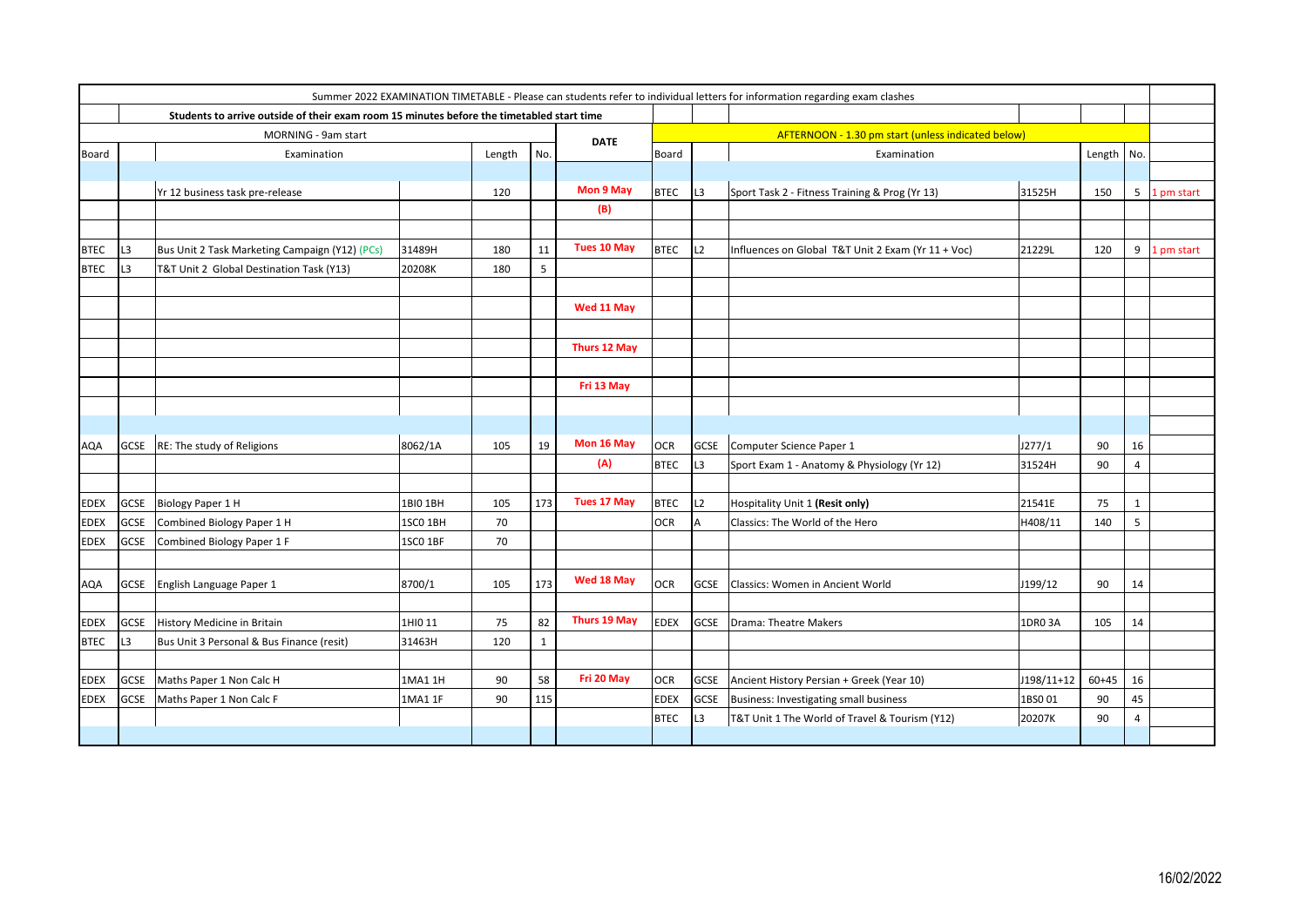|             |                                    |                                                                                           |                     |           |     | Summer 2022 EXAMINATION TIMETABLE - Please can students refer to individual letters for information regarding exam clashes |             |                                                    |                                   |         |            |                |  |  |
|-------------|------------------------------------|-------------------------------------------------------------------------------------------|---------------------|-----------|-----|----------------------------------------------------------------------------------------------------------------------------|-------------|----------------------------------------------------|-----------------------------------|---------|------------|----------------|--|--|
|             |                                    | Students to arrive outside of their exam room 15 minutes before the timetabled start time |                     |           |     |                                                                                                                            |             |                                                    |                                   |         |            |                |  |  |
|             | MORNING - 9am start<br><b>DATE</b> |                                                                                           |                     |           |     |                                                                                                                            |             | AFTERNOON - 1.30 pm start (unless indicated below) |                                   |         |            |                |  |  |
| Board       |                                    | Examination                                                                               |                     | Length    | No. |                                                                                                                            | Board       |                                                    | Examination                       |         | Length No. |                |  |  |
| AQA         | <b>GCSE</b>                        | Geography Paper 1                                                                         | 8035/1              | 90        | 95  | Mon 23 May                                                                                                                 |             |                                                    |                                   |         |            |                |  |  |
| AQA         | A                                  | Sociology Paper 1                                                                         | 7192/1              | 120       | 13  | (B)                                                                                                                        |             |                                                    |                                   |         |            |                |  |  |
|             |                                    |                                                                                           |                     |           |     |                                                                                                                            |             |                                                    |                                   |         |            |                |  |  |
| AQA         |                                    | GCSE French Reading H                                                                     | 8658/RH             | 60        | 117 | <b>Tues 24 May</b>                                                                                                         | <b>OCR</b>  |                                                    | <b>GCSE</b> PE: Physical Factors  | J587/1  | 60         | 54             |  |  |
| AQA         |                                    | GCSE French Reading F                                                                     | 8658/RF             | 45        |     |                                                                                                                            |             |                                                    |                                   |         | 120        | $\mathbf{1}$   |  |  |
| AQA         | <b>GCSE</b>                        | French Listening H                                                                        | 8658/LH             | 45        |     |                                                                                                                            |             |                                                    |                                   |         |            |                |  |  |
| AQA         | <b>GCSE</b>                        | French Listening F                                                                        | 8658/LF             | 35        |     |                                                                                                                            |             |                                                    |                                   |         |            |                |  |  |
| AQA         | A                                  | Introductory Topics in Psychology                                                         | 7182/1              | 120       | 11  |                                                                                                                            |             |                                                    |                                   |         |            |                |  |  |
| AQA         | A                                  | Environmental Science Paper 1                                                             | 7447/1              | 180       | 16  |                                                                                                                            |             |                                                    |                                   |         |            |                |  |  |
| AQA         |                                    | GCSE English Literature Paper 1                                                           | 8702/NM             | $50 + 50$ | 173 | Wed 25 May                                                                                                                 | AQA         | GCSE                                               | Media Studies Paper 1             | 8572/1  | 90         | 28             |  |  |
| AQA         | A                                  | English Language                                                                          | 7702/1              | 150       | 8   |                                                                                                                            | <b>EDEX</b> | A                                                  | FM: Core Pure Maths 1             | 9FM001  | 90         | 6              |  |  |
| EDEX        | A                                  | <b>UK Politics</b>                                                                        | 9PL0 01             | 120       | 16  |                                                                                                                            |             |                                                    |                                   |         |            |                |  |  |
| AQA         |                                    | GCSE Spanish Reading H                                                                    | 8698/RH             | 60        | 8   | Thurs 26 May                                                                                                               | AQA         | GCSE                                               | <b>RE: Thematic Studies</b>       | 8062/2A | 105        | 19             |  |  |
| AQA         | <b>GCSE</b>                        | Spanish Reading F                                                                         | 8698/RF             | 45        | 9   |                                                                                                                            | <b>EDEX</b> |                                                    | Music Tech: Listening & Analysing | 9MT003  | 90         | $\overline{7}$ |  |  |
| AQA         | GCSE                               | Spanish Listening H                                                                       | 8698/LH             | 45        | 8   |                                                                                                                            | <b>EDEX</b> |                                                    | Physics Paper 1                   | 9PH0 01 | 105        | 10             |  |  |
| AQA         | <b>GCSE</b>                        | Spanish Listening F                                                                       | 8698/LF             | 35        | 9   |                                                                                                                            |             |                                                    |                                   |         |            |                |  |  |
| EDEX        | A                                  | History 1 England 1509 - 1603                                                             | 9HIO 1B             | 135       | 13  |                                                                                                                            |             |                                                    |                                   |         |            |                |  |  |
| EDEX        | <b>GCSE</b>                        | Chemistry Paper 1 H                                                                       | 1CHO <sub>1CH</sub> | 105       | 173 | Fri 27 May                                                                                                                 | <b>OCR</b>  | GCSE                                               | Computer Science Paper 2          | J277/2  | 90         | 19             |  |  |
| <b>EDEX</b> | <b>GCSE</b>                        | Combined Chemistry Paper 1 H                                                              | 1SCO <sub>1CH</sub> | 70        |     |                                                                                                                            |             |                                                    |                                   |         | 120        | 5              |  |  |
| EDEX        | <b>GCSE</b>                        | Combined Chemistry Paper 1 F                                                              | 1SCO 1CF            | 70        |     |                                                                                                                            |             |                                                    |                                   |         |            |                |  |  |
| AQA         | <b>JA</b>                          | Media Studies Paper 1                                                                     | 7572/1              | 120       | 16  |                                                                                                                            |             |                                                    |                                   |         |            |                |  |  |
| <b>OCR</b>  | A                                  | Classics: Imperial Image Written                                                          | H408/22             | 105       | 5   |                                                                                                                            |             |                                                    |                                   |         |            |                |  |  |
| EDEX        | A                                  | Geography Paper 1                                                                         | 9GE0 01             | 135       | 27  |                                                                                                                            |             |                                                    |                                   |         |            |                |  |  |
|             |                                    |                                                                                           |                     |           |     | <b>Mon 30 May -</b>                                                                                                        |             |                                                    |                                   |         |            |                |  |  |
|             |                                    |                                                                                           |                     |           |     | Fri 3 June                                                                                                                 |             |                                                    |                                   |         |            |                |  |  |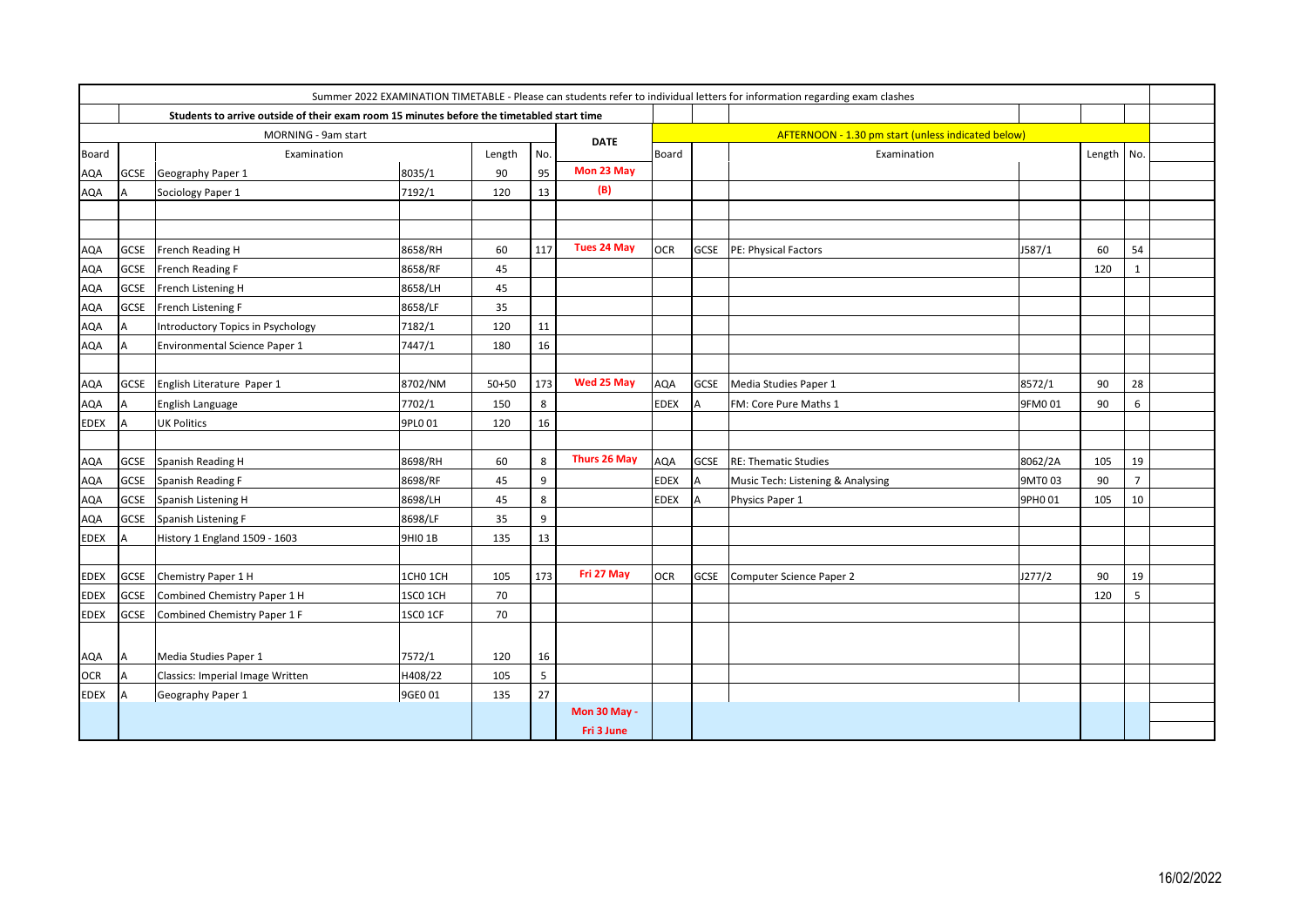|              |                     |                                                                                           |           |            | Summer 2022 EXAMINATION TIMETABLE - Please can students refer to individual letters for information regarding exam clashes |                     |              |             |                                                    |          |        |     |               |
|--------------|---------------------|-------------------------------------------------------------------------------------------|-----------|------------|----------------------------------------------------------------------------------------------------------------------------|---------------------|--------------|-------------|----------------------------------------------------|----------|--------|-----|---------------|
|              |                     | Students to arrive outside of their exam room 15 minutes before the timetabled start time |           |            |                                                                                                                            |                     |              |             |                                                    |          |        |     |               |
|              | MORNING - 9am start |                                                                                           |           |            |                                                                                                                            |                     |              |             | AFTERNOON - 1.30 pm start (unless indicated below) |          |        |     |               |
| <b>Board</b> |                     | Examination                                                                               |           | Length     | No.                                                                                                                        | <b>DATE</b>         | <b>Board</b> |             | Examination                                        |          | Length | No. |               |
| <b>WJEC</b>  |                     | GCSE Latin Component 1                                                                    | C990U10-1 | 90         | 9                                                                                                                          | Mon 6 June          | <b>AQA</b>   | A           | English Language Paper 2                           | 7702/2   | 150    | 8   | . pm start    |
|              |                     |                                                                                           |           |            |                                                                                                                            | (A)                 |              |             |                                                    |          |        |     |               |
| <b>EDEX</b>  | GCSE                | Maths Paper 2 Calc H                                                                      | 1MA1 2H   | 90         | 115                                                                                                                        | <b>Tues 7 June</b>  | <b>AQA</b>   | <b>GCSE</b> | Geography Paper 2                                  | 8035/2   | 75     | 95  |               |
| <b>EDEX</b>  | <b>GCSE</b>         | Maths Paper 2 Calc F                                                                      | 1MA1 2F   | 90         | 58                                                                                                                         |                     | AQA          |             | Sociology: Topics                                  | 7192/2   | 120    | 13  |               |
| <b>AQA</b>   |                     | English Literature Paper 1                                                                | 7712/1    | 180        | 15                                                                                                                         |                     | <b>EDEX</b>  |             | Maths: Pure Maths 1                                | 9MA0 01  | 120    | 22  |               |
| <b>OCR</b>   | A                   | Classics: Politics Late Republic                                                          | H408/33   | 105        | 5                                                                                                                          |                     |              |             |                                                    |          |        |     |               |
|              |                     |                                                                                           |           | 120        | $\mathbf{1}$                                                                                                               |                     |              |             |                                                    |          |        |     |               |
|              |                     |                                                                                           |           |            |                                                                                                                            |                     |              |             |                                                    |          |        |     |               |
| <b>AQA</b>   |                     | GCSE English Literature 2                                                                 | 8702/2    | 105        | 173                                                                                                                        | Wed 8 June          | <b>AQA</b>   | L2          | Certificate in Further Maths Paper 1               | 8365/1   | 105    |     | 16 1 pm start |
| <b>AQA</b>   |                     | Psychology Paper 2                                                                        | 7182/2    | 120        | 11                                                                                                                         |                     | AQA          | L3          | Mathematical Studies Paper 1                       | 1350/1   | 90     |     | 24 1 pm start |
|              |                     |                                                                                           |           | 120        | $\overline{4}$                                                                                                             |                     | <b>AQA</b>   |             | Media Studies Paper 2                              | 7572/2   | 120    | 16  | 1 pm start    |
|              |                     |                                                                                           |           |            |                                                                                                                            |                     | <b>EDEX</b>  |             | FM: Core Pure Maths 2                              | 9FM002   | 90     | 6   | 1 pm start    |
|              |                     |                                                                                           |           |            |                                                                                                                            |                     | <b>EDEX</b>  |             | Geography Paper 2                                  | 9GE0 02  | 135    |     | 27 1 pm start |
|              |                     |                                                                                           |           |            |                                                                                                                            |                     |              |             |                                                    |          |        |     |               |
| <b>EDEX</b>  | GCSE                | History The USA                                                                           | 1HIO 33   | 80         | 82                                                                                                                         | <b>Thurs 9 June</b> | <b>EDEX</b>  | GCSE        | Physics Paper 1 H                                  | 1PH0 1PH | 105    | 173 |               |
| <b>OCR</b>   |                     | Philosophy of Religion                                                                    | H573/1    | 120        | 16                                                                                                                         |                     | <b>EDEX</b>  | GCSE        | Combined Physics Paper 1 H                         | 1SCO 1PH | 70     |     |               |
|              |                     |                                                                                           |           | 120        | $\overline{2}$                                                                                                             |                     | <b>EDEX</b>  | GCSE        | Combined Physics Paper 1 F                         | 1SCO 1PF | 70     |     |               |
|              |                     |                                                                                           |           |            |                                                                                                                            |                     | <b>EDEX</b>  |             | Biology: Biochememistry etc                        | 9BIO 01  | 105    |     | 14 1 pm start |
|              |                     |                                                                                           |           |            |                                                                                                                            |                     | <b>EDEX</b>  |             | Drama: Theatre Makers                              | 9DR0 03  | 150    | 6   | 1 pm start    |
|              |                     |                                                                                           |           |            |                                                                                                                            |                     |              |             |                                                    |          |        |     |               |
|              |                     |                                                                                           |           |            |                                                                                                                            |                     | <b>EDEX</b>  |             | Politics UK Government                             | 9PL0 02  | 120    |     | 16 1 pm start |
|              |                     |                                                                                           |           |            |                                                                                                                            |                     |              |             |                                                    |          |        |     |               |
| <b>AQA</b>   | GCSE                | English Language Unit 2                                                                   | 8700/2    | 105        | 173                                                                                                                        | Fri 10 June         | <b>OCR</b>   | <b>GCSE</b> | PE: Socio-Cultural Issues                          | J587/2   | 60     | 54  |               |
| <b>EDEX</b>  |                     | History 2 Luther & Dutch Revolt                                                           | 9HIO 2B   | 90         | 13                                                                                                                         |                     | <b>OCR</b>   | GCSE        | Classics: Roman City Life                          | J199/22  | 90     | 14  |               |
| <b>EDEX</b>  |                     | Music Tech: Producing & analysing                                                         | 9MT004    | $135 + 10$ | $\overline{7}$                                                                                                             |                     | <b>EDEX</b>  |             | Physics Paper 2                                    | 9PH0 02  | 105    | 10  | 1 pm start    |
|              |                     |                                                                                           |           |            |                                                                                                                            |                     | <b>AQA</b>   |             | Environmental Science Paper 2                      | 7447/2   | 180    | 16  | pm start      |
|              |                     |                                                                                           |           |            |                                                                                                                            |                     |              |             |                                                    |          | 90     | 1   | l pm start    |
|              |                     |                                                                                           |           |            |                                                                                                                            |                     |              |             |                                                    |          |        |     |               |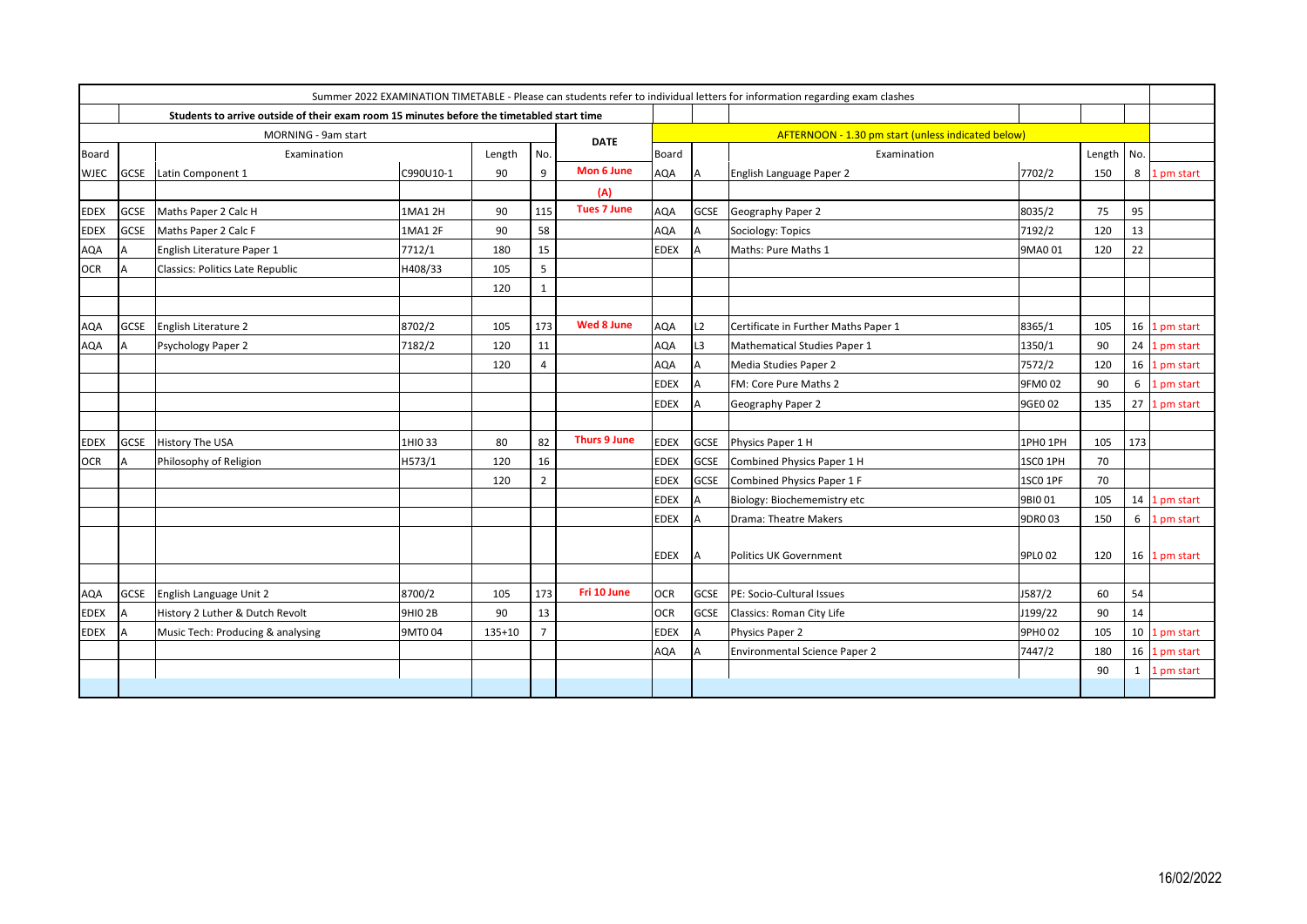| Summer 2022 EXAMINATION TIMETABLE - Please can students refer to individual letters for information regarding exam clashes |                     |                                                                                           |                     |        |                |                     |                                                    |             |                                |           |        |     |            |
|----------------------------------------------------------------------------------------------------------------------------|---------------------|-------------------------------------------------------------------------------------------|---------------------|--------|----------------|---------------------|----------------------------------------------------|-------------|--------------------------------|-----------|--------|-----|------------|
|                                                                                                                            |                     | Students to arrive outside of their exam room 15 minutes before the timetabled start time |                     |        |                |                     |                                                    |             |                                |           |        |     |            |
|                                                                                                                            | MORNING - 9am start |                                                                                           |                     |        |                |                     | AFTERNOON - 1.30 pm start (unless indicated below) |             |                                |           |        |     |            |
| <b>Board</b>                                                                                                               |                     | Examination                                                                               |                     | Length | No.            | <b>DATE</b>         | <b>Board</b>                                       |             | Examination                    |           | Length | No. |            |
| <b>EDEX</b>                                                                                                                | GCSE                | Maths Paper 3 Calc H                                                                      | 1MA1 3H             | 90     | 115            | Mon 13 June         | <b>OCR</b>                                         | <b>GCSE</b> | Ancient History Rome (Year 10) | J198/21   | 60     | 16  |            |
| <b>EDEX</b>                                                                                                                | <b>GCSE</b>         | Maths Paper 3 Calc F                                                                      | 1MA1 3F             | 90     | 58             | (B)                 | <b>EDEX</b>                                        | <b>GCSE</b> | Business: Building a Business  | 1BS0 02   | 90     | 45  |            |
| <b>AQA</b>                                                                                                                 |                     | French Listening, Read, Writing                                                           | 7652/1              | 150    | 6              |                     | <b>OCR</b>                                         | A           | Computer Science: Systems      | H446/01   | 150    | 3   |            |
| AQA                                                                                                                        |                     | Sociology Paper 3                                                                         | 7192/3              | 120    | 13             |                     |                                                    |             |                                |           |        |     |            |
| <b>EDEX</b>                                                                                                                |                     | Chemistry: Inorganic & Physical                                                           | 9CHO 01             | 105    | 13             |                     |                                                    |             |                                |           |        |     |            |
| LIBF                                                                                                                       | L <sub>3</sub>      | LIBF e-test window (13 - 17 June)                                                         |                     |        |                |                     |                                                    |             |                                |           |        |     |            |
|                                                                                                                            |                     |                                                                                           |                     |        |                |                     |                                                    |             |                                |           |        |     |            |
| AQA                                                                                                                        | GCSE                | Geography Paper 3                                                                         | 8035/3              | 60     | 95             | <b>Tues 14 June</b> | <b>AQA</b>                                         | <b>GCSE</b> | Statistics Paper 1 (Year 10)   | 8352/1FH  | 105    | 31  |            |
| <b>OCR</b>                                                                                                                 | $\Delta$            | RS: Religion & Ethics                                                                     | H573/2              | 120    | 16             |                     | <b>AQA</b>                                         | <b>GCSE</b> | Media Studies Paper 2          | 8572/2    | 90     | 28  |            |
| <b>WJEC</b>                                                                                                                |                     | Music Component 3 (approx. length)                                                        | A660U30-1           | 135    | $\overline{2}$ |                     | AQA                                                | L3          | Mathematical Studies Paper 2   | 1350/2C   | 90     | 24  |            |
|                                                                                                                            |                     |                                                                                           |                     |        |                |                     | <b>EDEX</b>                                        |             | Maths: Pure Maths 2            | 9MA0 02   | 120    | 22  |            |
|                                                                                                                            |                     |                                                                                           |                     |        |                |                     |                                                    |             |                                |           |        |     |            |
| <b>EDEX</b>                                                                                                                | GCSE                | Biology Paper 2 H                                                                         | 1BI0 2BH            | 105    | 173            | Wed 15 June         | <b>AQA</b>                                         | <b>GCSE</b> | D&T (Textiles & Wood)          | 8552/W    | 120    | 30  |            |
| <b>EDEX</b>                                                                                                                | <b>GCSE</b>         | Combined Biology Paper 2 H                                                                | 1SCO <sub>2BH</sub> | 70     |                |                     | <b>WJEC</b>                                        | <b>GCSE</b> | Latin component 2              | C990U20-1 | 75     | 8   |            |
| <b>EDEX</b>                                                                                                                | <b>GCSE</b>         | Combined Biology Paper 2 F                                                                | 1SCO <sub>2BF</sub> | 70     |                |                     |                                                    |             |                                |           |        |     |            |
|                                                                                                                            |                     |                                                                                           |                     |        |                |                     |                                                    |             |                                |           |        |     |            |
|                                                                                                                            |                     |                                                                                           |                     |        |                |                     |                                                    |             |                                |           |        |     |            |
| <b>EDEX</b>                                                                                                                | GCSE                | History A-S & Norman England                                                              | 1HIA B1             | 55     | 82             | Thurs 16 June       | <b>AQA</b>                                         | <b>GCSE</b> | French Writing H               | 8658/WH   | 80     | 117 |            |
| AQA                                                                                                                        | Δ                   | Psychology Paper 3                                                                        | 7182/3              | 120    | 11             |                     | <b>AQA</b>                                         | GCSE        | French Writing F               | 8658/WF   | 65     |     |            |
| <b>EDEX</b>                                                                                                                |                     | Physics Paper 3                                                                           | 9PH0 03             | 150    | 10             |                     |                                                    |             |                                |           |        |     |            |
|                                                                                                                            |                     |                                                                                           |                     |        |                |                     |                                                    |             |                                |           |        |     |            |
| <b>AQA</b>                                                                                                                 | <b>GCSE</b>         | Spanish Writing H                                                                         | 8698/WH             | 80     | 8              | Fri 17 June         | <b>EDEX</b>                                        | ΙA          | FM: Further Stats 1            | 9FM03B    | 90     | 6   | 1 pm start |
| <b>AQA</b>                                                                                                                 | <b>GCSE</b>         | Spanish Writing F                                                                         | 8698/WF             | 65     | 9              |                     | <b>EDEX</b>                                        |             | Geography Paper 3              | 9GE0 03   | 135    | 27  | 1 pm start |
| <b>EDEX</b>                                                                                                                |                     | Biology: Physiology, Evolution & Ecology                                                  | 9BIO 02             | 105    | 14             |                     |                                                    |             |                                |           | 120    | 1   | 1 pm start |
| <b>EDEX</b>                                                                                                                |                     | Politics Global                                                                           | 9PLO 3B             | 120    | 16             |                     |                                                    |             |                                |           |        |     |            |
|                                                                                                                            |                     |                                                                                           |                     |        |                |                     |                                                    |             |                                |           |        |     |            |